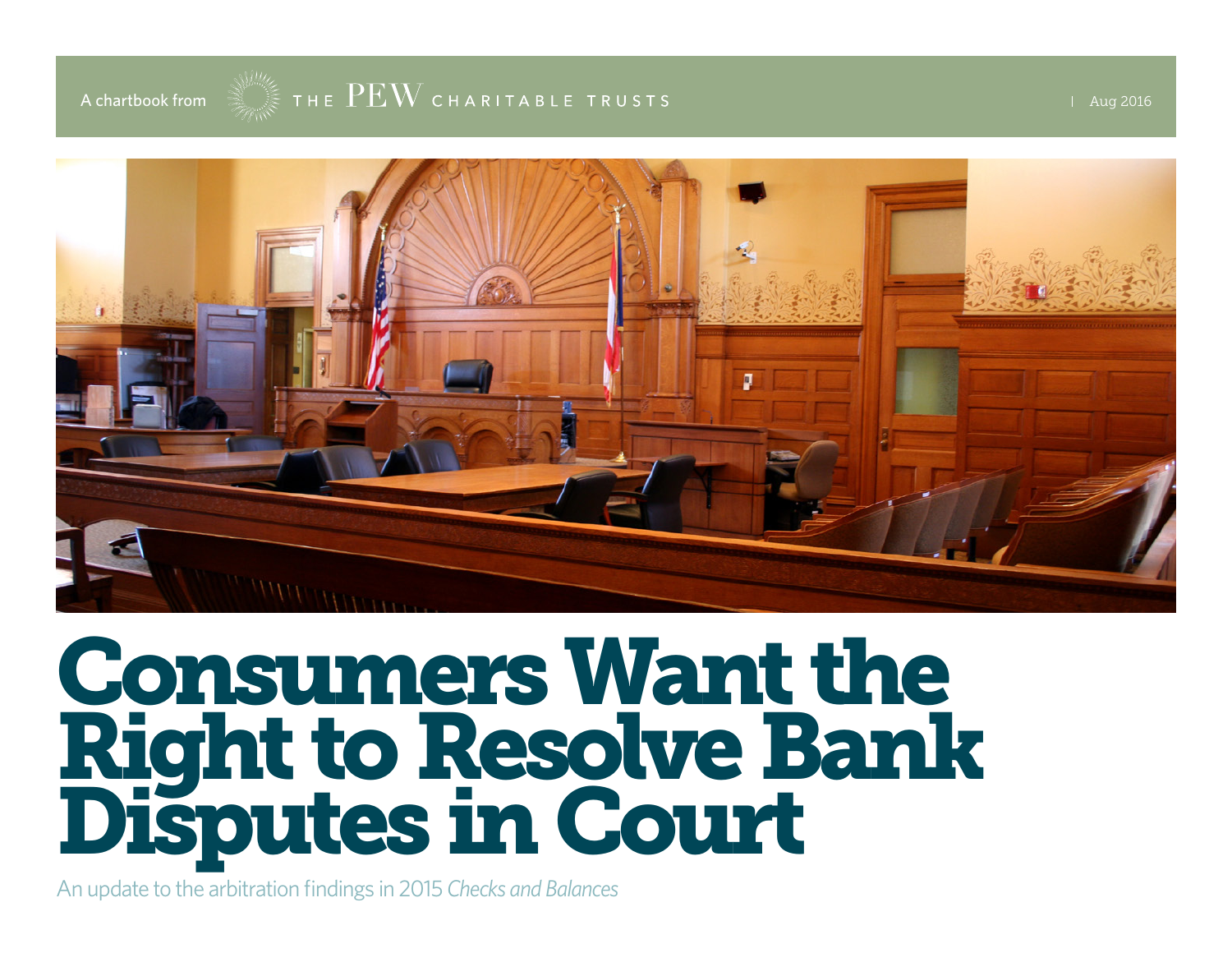## The Pew Charitable Trusts

**Susan K. Urahn,** *executive vice president* **Travis Plunkett,** *senior director*

#### Team members

**Nick Bourke,** *director*  **Joy Hackenbracht,** *research officer* **Thaddeus King,** *officer* **Andrew Scott,** *senior associate* **Rachel Siegel,** *senior associate* 

#### External reviewers

The chartbook benefited from the insights and expertise of external reviewers Brian Fitzpatrick, professor of law, Vanderbilt University Law School, and Fred Gaudios, research director, Zeldis Research Associates. Although they reviewed the chartbook, neither they nor their organizations necessarily endorse its findings or conclusions.

#### Acknowledgments

The project team thanks Steven Abbott, Sultana Ali, Erika Compart, Jennifer V. Doctors, Carol Hutchinson, David Merchant, Mark Wolff, and Clifford Zukin for providing valuable feedback on the report, and Dan Benderly, Molly Mathews, and Kodi Seaton for design and web support. Many thanks to former director Susan Weinstock as well as other current and former colleagues who made this work possible.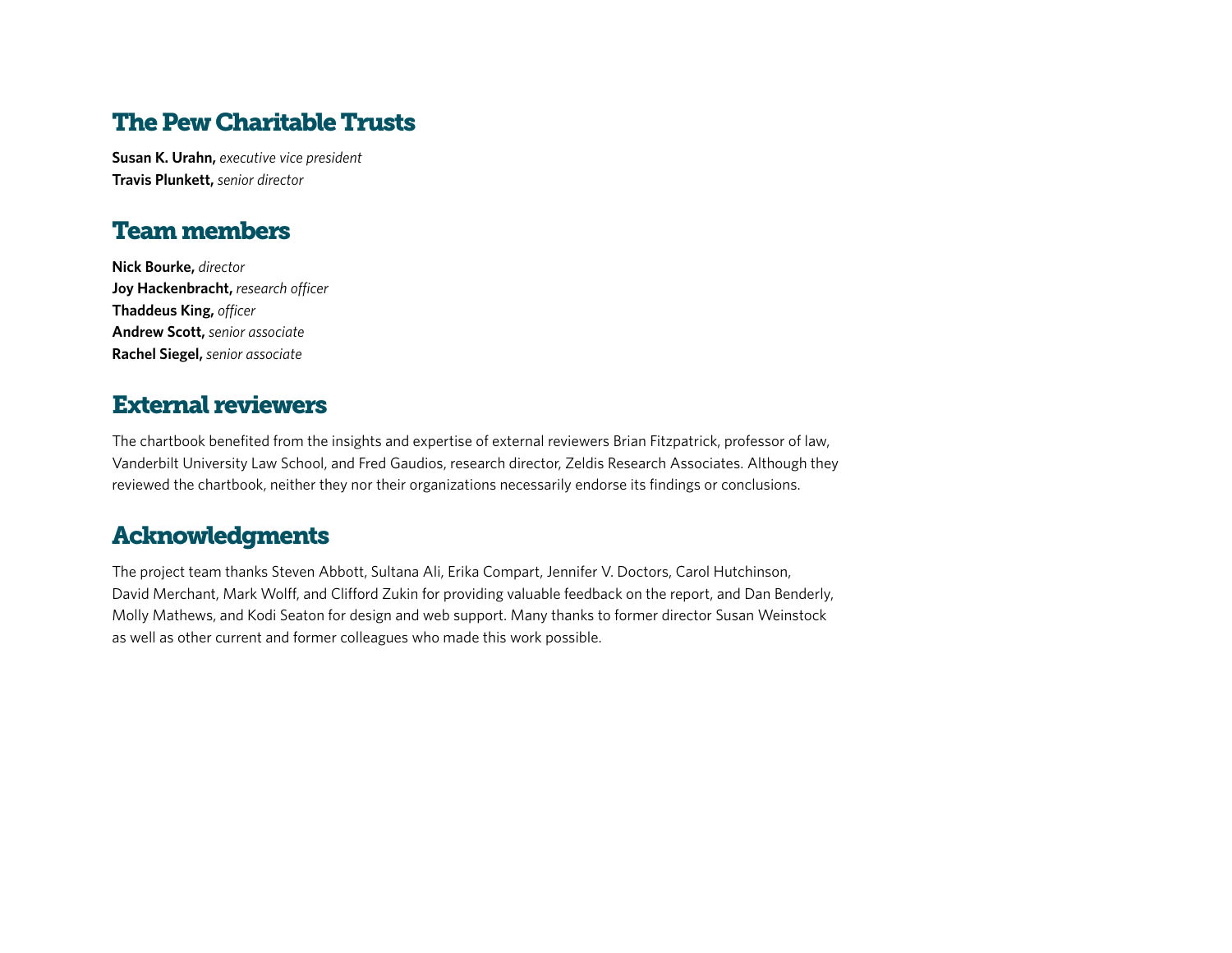#### **Overview**

Checking accounts are among the most widely used financial tools in the United States, and disputes can arise between consumers and their banks over fees and other policies. Customers wishing to pursue legal remedies often find that their options are limited, however; previous research from The Pew Charitable Trusts shows that many account agreements restrict the legal recourse available to consumers who have disputes with their banks.<sup>1</sup>

Each year since 2013, Pew has evaluated the dispute resolution policies and practices disclosed by the 50 largest retail banks in the U.S., which represent two-thirds of deposits nationwide.<sup>2</sup> The latest review finds that almost three-quarters of the banks' account agreements include clauses that mandate pre-dispute arbitration—a private process involving a thirdparty decision-maker whose decision is largely binding, giving the consumer limited opportunity to appeal—and prohibit consumers from seeking remedy in a court of law. Nearly three-quarters of the banks studied prohibit class-action lawsuits, which allow consumers to join together to bring a case that might be inefficient or impractical for them to bring individually. Ninety-one percent of the banks also bar consumers from having their disputes heard by a jury rather than a judge. Overall, more than 90 percent of these banks include at least one provision restricting consumers' dispute resolution options.

Results from Pew's November 2015 nationally representative survey of more than 1,000 individuals show that, overwhelmingly, consumers across generations, genders, and the political spectrum want access to the legal system and believe that banks should not be allowed to deny it. Pew's study, and similar research from the Consumer Financial Protection Bureau (CFPB)

on credit cards, indicates that although cost and time constraints would preclude most consumers from taking independent legal action if an issue arose, they want the right to pursue a class-action lawsuit.<sup>3</sup> Such actions can hold companies accountable when consumers are unable to do so independently.

The Dodd-Frank Wall Street Reform and Consumer Protection Act authorizes the CFPB to limit or ban provisions in account agreements that restrict access to class-action litigation, and the bureau proposed rules in May 2016 that would bar financial institutions from denying customers this access.4

Pew's research clearly demonstrates this divide between bank policies and customer preferences on dispute resolution limitations. The public wants access to the justice system, including the right to join and pursue a class action, while banks continue to restrict such access. Pew urges the CFPB to expeditiously finalize rules that give consumers the ability to choose how they pursue a dispute, rather than allowing financial institutions to limit their options.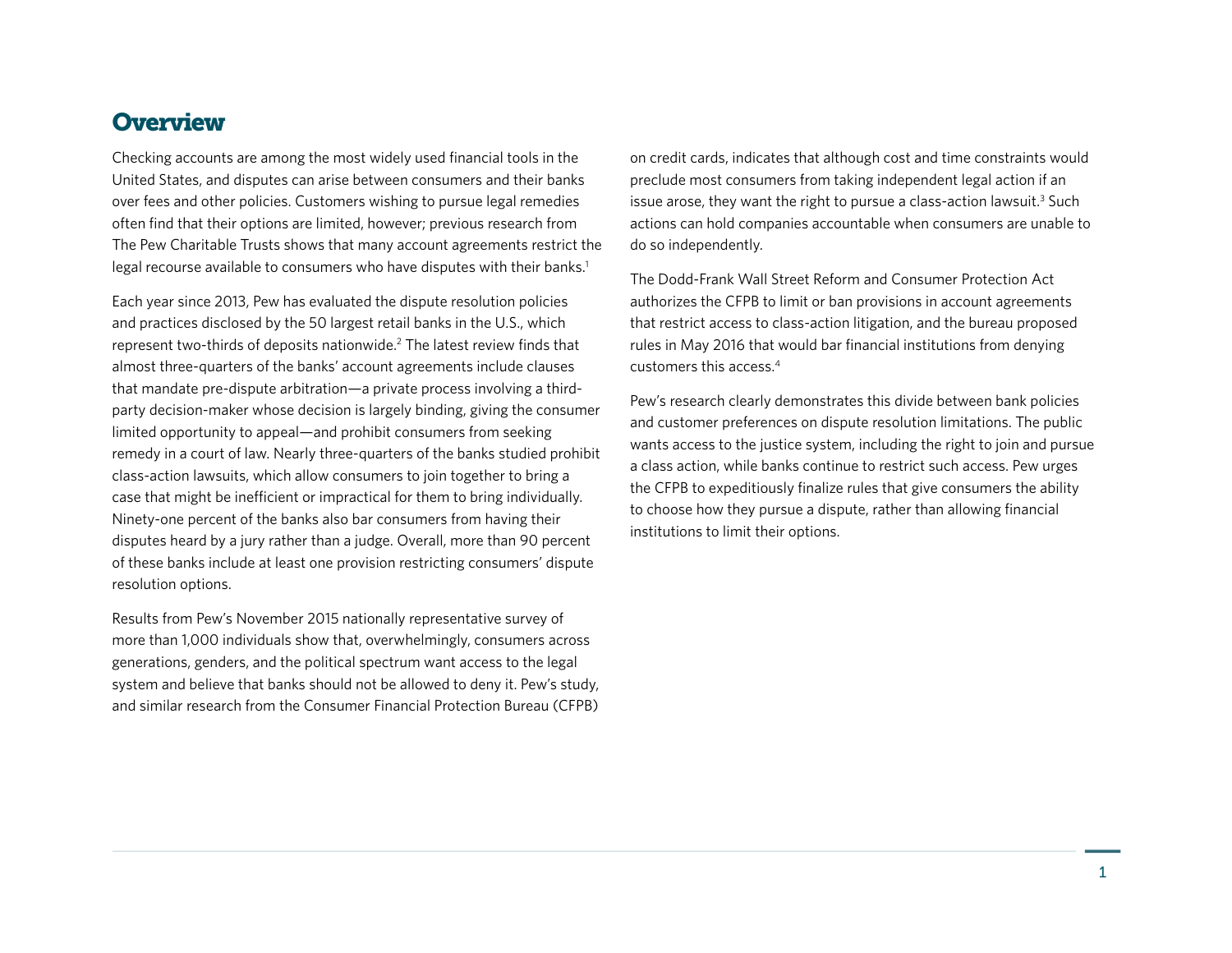## Figure 1 Banks' Use of Mandatory Arbitration Clauses to Restrict Consumer Options Has Risen

4-year trend among the 29 banks studied since 2013

75% 72% 69%70% Percentage of banks Percentage of banks 65% 66% 60% 59% 55% 50% 2013 2014 2015 2016

Among the 44 banks studied in 2016



The largest banks are increasingly limiting consumers' access to legal action. Over the past four years, banks' use of mandatory binding arbitration clauses has expanded. Among the banks common to Pew's four annual studies, the percentage of institutions with an arbitration clause has risen from 59 to 72 percent. Among the 44 banks that were studied in 2016, almost three-quarters have an arbitration clause.

Notes: From 2013 to 2016, Pew studied account disclosures from the 50 largest banks that offer consumer checking accounts; for this analysis, 44 of the banks made their documents available. Twenty-nine banks were common to all four studies, and the line chart shows the trend of those banks. The doughnut chart shows the ratio of the 44 banks in the 2016 study. In previous studies, trends were reported based on banks that did not require arbitration; for this year's analysis, trends are reported based on those that do. These differences indicate trends but do not imply statistical significance.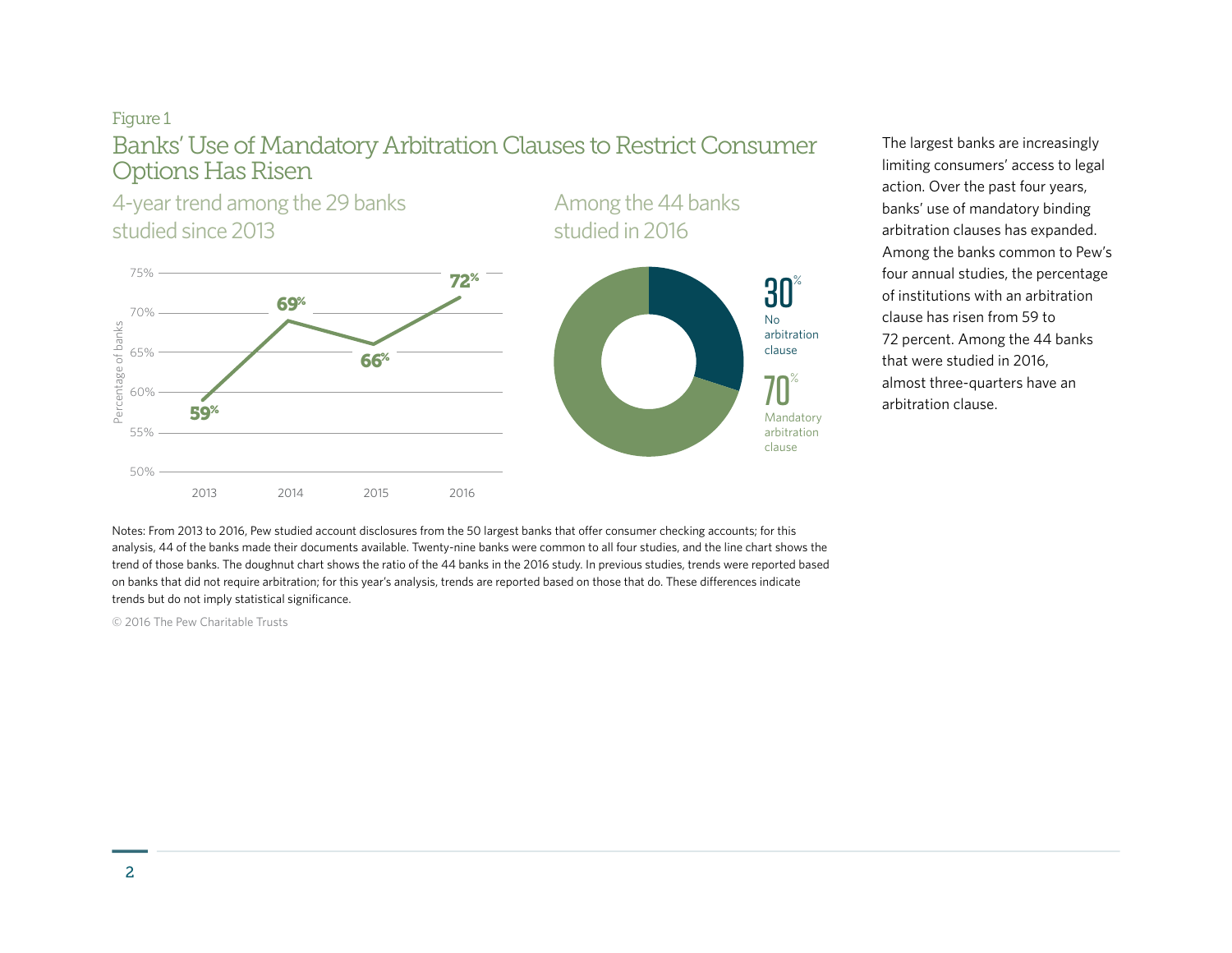## Figure 2 More Banks Are Restricting Participation in Class-Action Lawsuits

4-year trend among the 29 banks studied since 2013





Among the 44 banks

Among the 29 banks common to all of Pew's studies, the percentage of banks with class-action waivers has risen from 52 percent to 66 percent since 2013, and nearly three-quarters (73 percent) of the 44 banks studied in 2016 have such language in their account agreements. Notably, banks in this study with mandatory binding arbitration clauses are more likely than banks without them to limit class actions.5

Notes: From 2013 to 2016, Pew studied account disclosures from the 50 largest banks that offer consumer checking accounts; for this analysis, 44 of the banks made their documents available. Twenty-nine banks were common to all four studies, and the line chart shows the trend of those banks. The doughnut chart shows the ratio of the 44 banks in the 2016 study. In previous studies, trends were reported based on banks that did not require arbitration; for this year's analysis, trends are reported based on those that do. These differences indicate trends but do not imply statistical significance.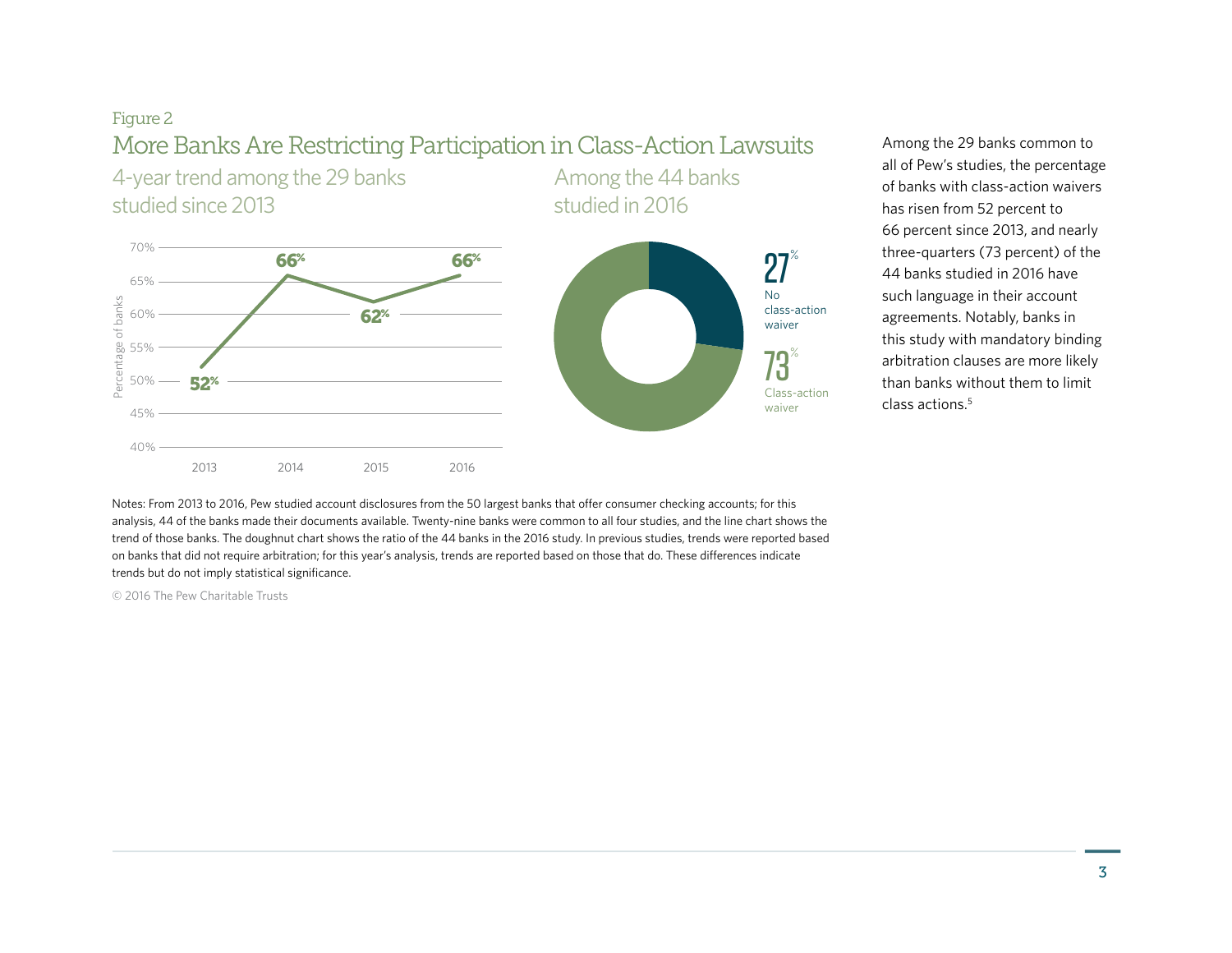#### Figure 3 More Banks Are Including Jury Trial Waivers in Checking Account Agreements

4-year trend among the 29 banks studied since 2013

Among the 44 banks studied in 2016



Jury trial waiver % 91 No jury trial waiver 9 %

By definition, if a bank has a mandatory binding arbitration clause, customers must waive their right to a jury trial, but some banks without arbitration clauses still require customers to waive their right to a jury trial in favor of one heard by a judge. The percentage of banks with a jury trial waiver among the 29 banks common to Pew's studies has risen from 79 percent to 93 percent since 2013. Almost all (91 percent) of the 44 banks studied in 2016 have jury trial waivers in their account agreements.

Notes: From 2013 to 2016, Pew studied account disclosures from the 50 largest banks that offer consumer checking accounts; for this analysis, 44 of the banks made their documents available. Twenty-nine banks were common to all four studies, and the line chart shows the trend of those banks. The doughnut chart shows the ratio of the 44 banks in the 2016 study. In previous studies, trends were reported based on banks that did not require arbitration; for this year's analysis, trends are reported based on those that do. These differences indicate trends but do not imply statistical significance.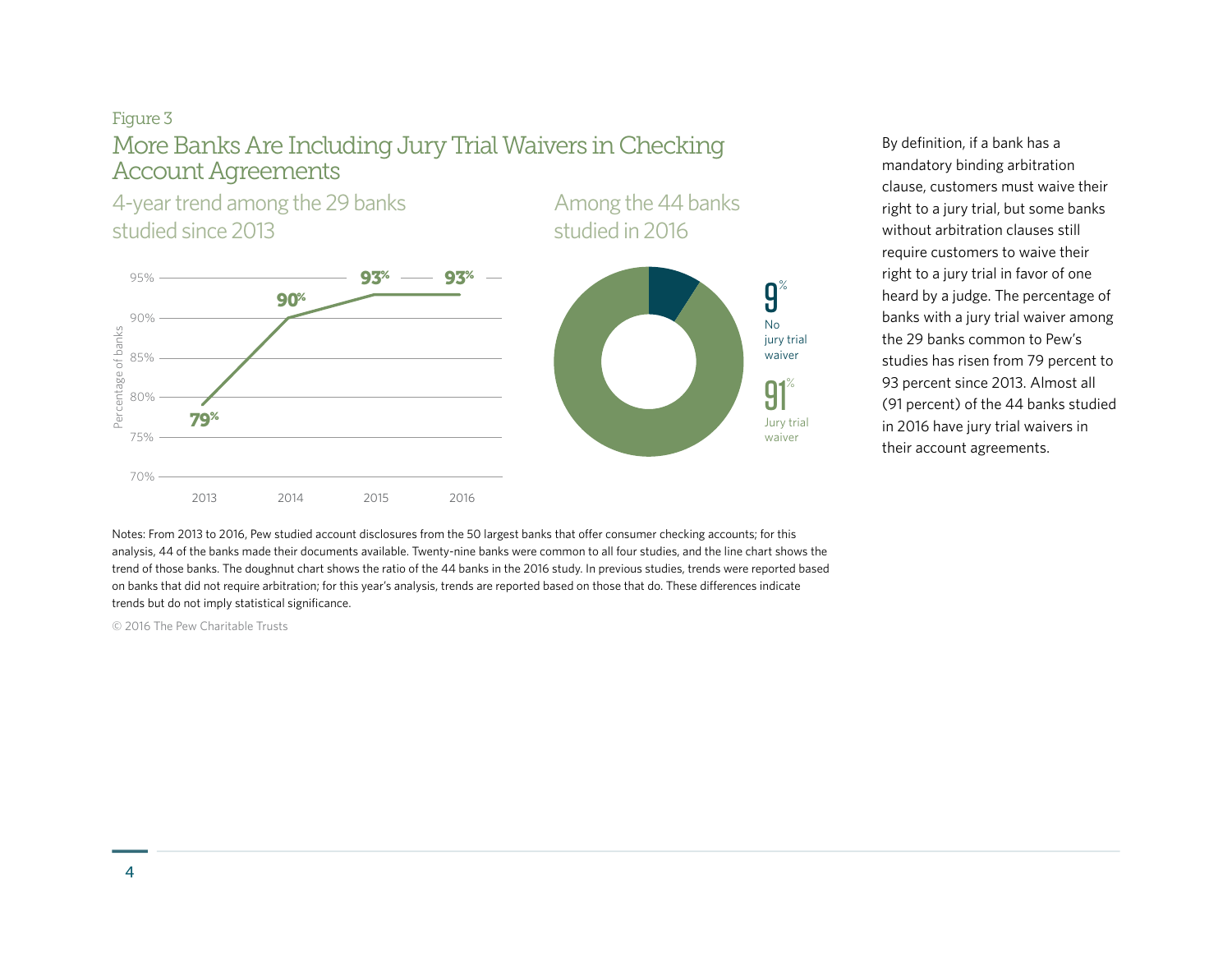#### Figure 4 Most Consumers Want the Right to Bring Bank Disputes to a Judge or Jury Percentage of respondents

Ninety-five percent of consumers want to be able to have a dispute with their banks heard in court.



Notes: Results are based on 1,008 survey participants. Respondents were told: "I am going to describe a situation to you, and then ask how you would respond. Imagine that you looked at your bank account statement and noticed that your bank had been charging you a fee for a service that you are sure you did not sign up for. They may have been charging you this fee for a while now. You called the customer service line, but the bank refused to do anything about the fees." They were then told: "I'm going to read you a list of legal options for what to do next in this situation. For each, just tell me if you should or should not be allowed to do each of the following."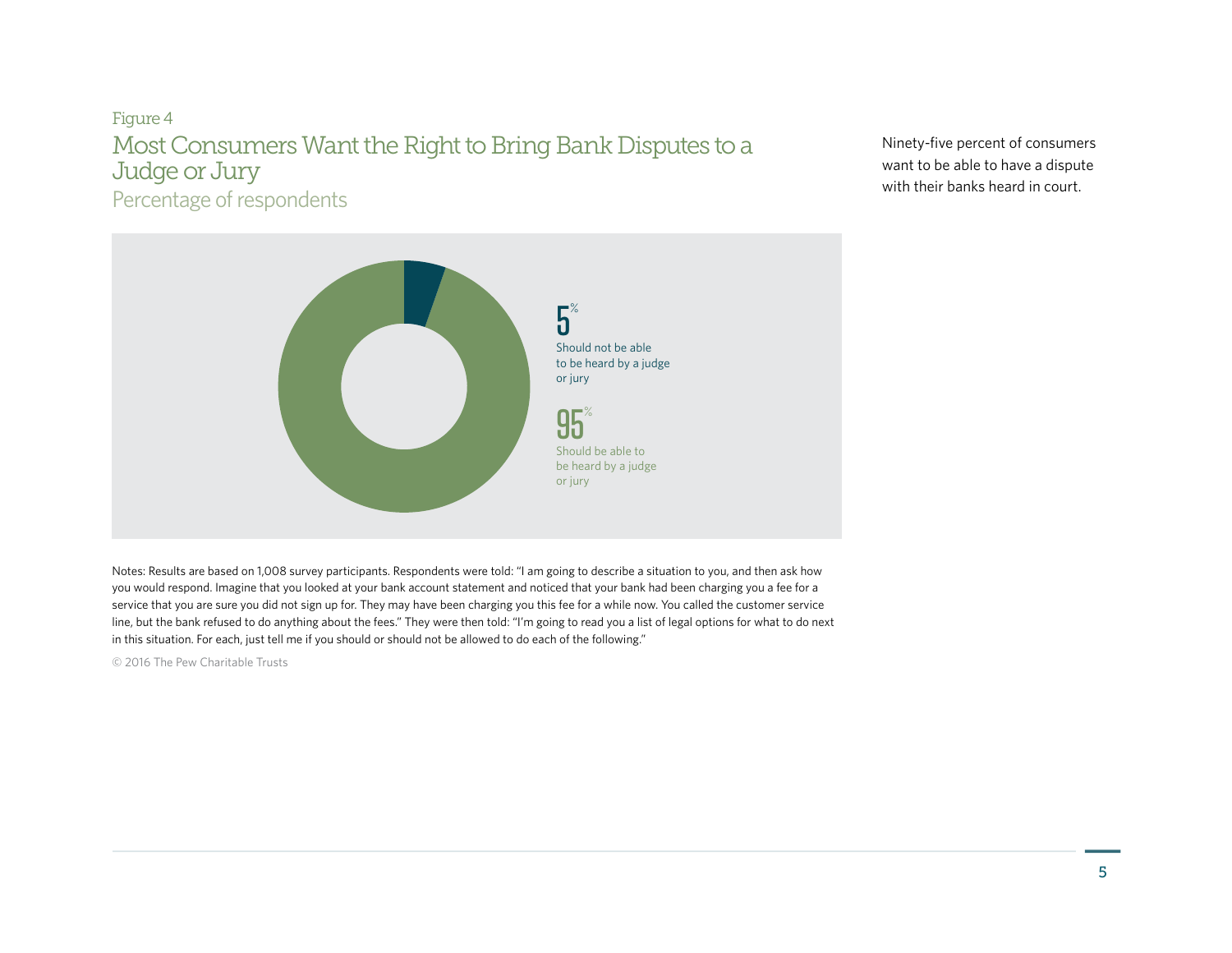## Figure 5 Almost 90% of Consumers Want the Right to Participate in Class-Action Lawsuits Against Their Banks

Percentage of respondents



Almost 9 in 10 consumers want to be able to participate in a group lawsuit. Class-action lawsuits enable customers to join together to try to hold financial institutions accountable for injuries that may be small individually but amount to significant harm in the aggregate. The waivers deny consumers access to these remedies, leaving many with limited recourse to address low-dollar but systemic issues.

Notes: Results are based on 1,008 survey participants. Respondents were told: "I am going to describe a situation to you, and then ask how you would respond. Imagine that you looked at your bank account statement and noticed that your bank had been charging you a fee for a service that you are sure you did not sign up for. They may have been charging you this fee for a while now. You called the customer service line, but the bank refused to do anything about the fees." They were then told: "I'm going to read you a list of legal options for what to do next in this situation. For each, just tell me if you should or should not be allowed to do each of the following."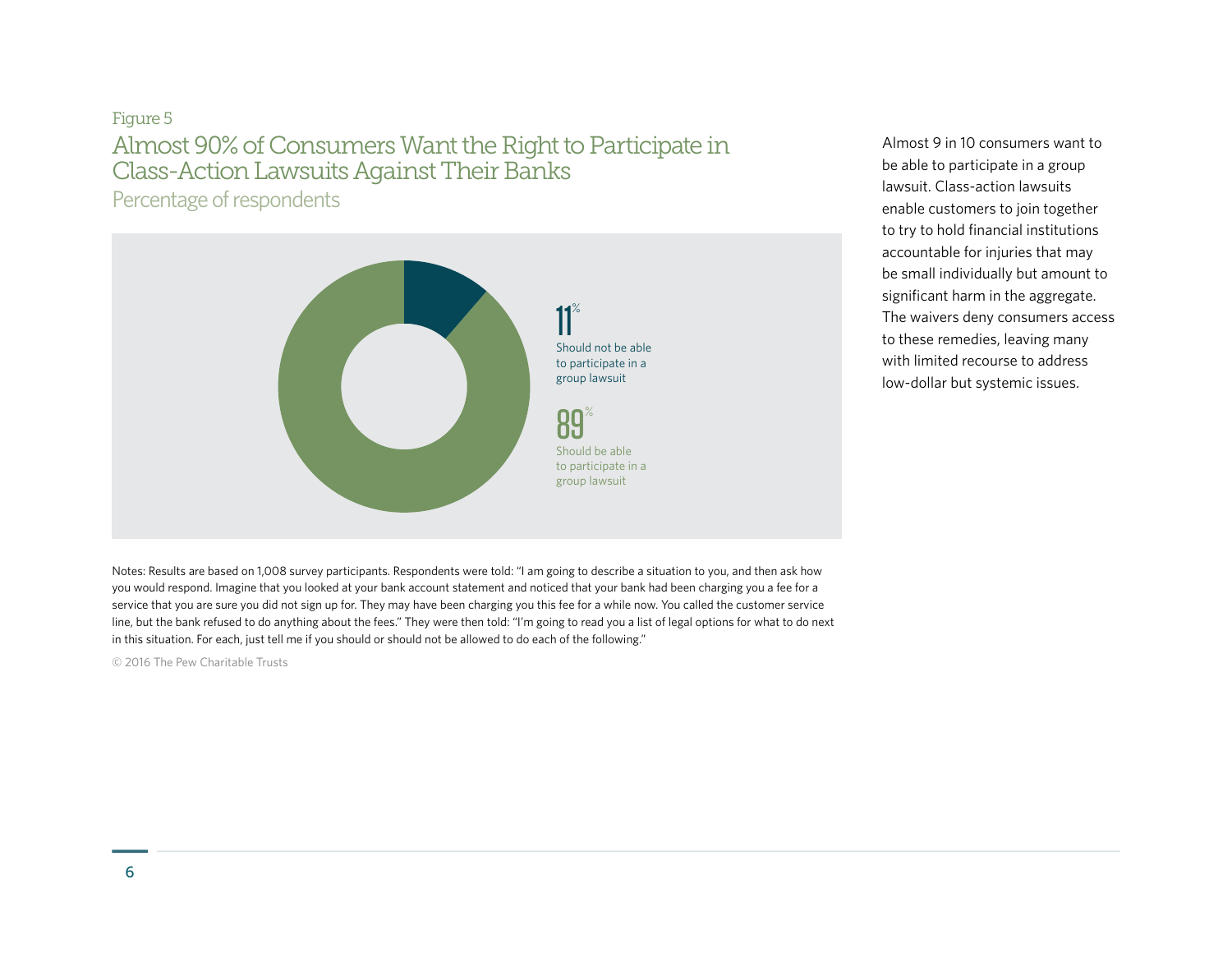## Figure 6 Diverse Consumers Agree That They Should Have Access to Legal Remedies in a Dispute With Their Banks

Percentage of respondents, by demographic categories



The high level of interest in access to legal options is consistent across demographic groups such as gender, age, race, income, and education.

 $\blacksquare$  Take your bank to court  $\blacksquare$  Be heard by a judge or jury  $\blacksquare$  Participate in a group lawsuit

Notes: Results are based on 1,008 survey participants. Respondents were told: "I am going to describe a situation to you, and then ask how you would respond. Imagine that you looked at your bank account statement and noticed that your bank had been charging you a fee for a service that you are sure you did not sign up for. They may have been charging you this fee for a while now. You called the customer service line, but the bank refused to do anything about the fees." They were then told: "I'm going to read you a list of legal options for what to do next in this situation. For each, just tell me if you should or should not be allowed to do each of the following." Income reflects total annual household income.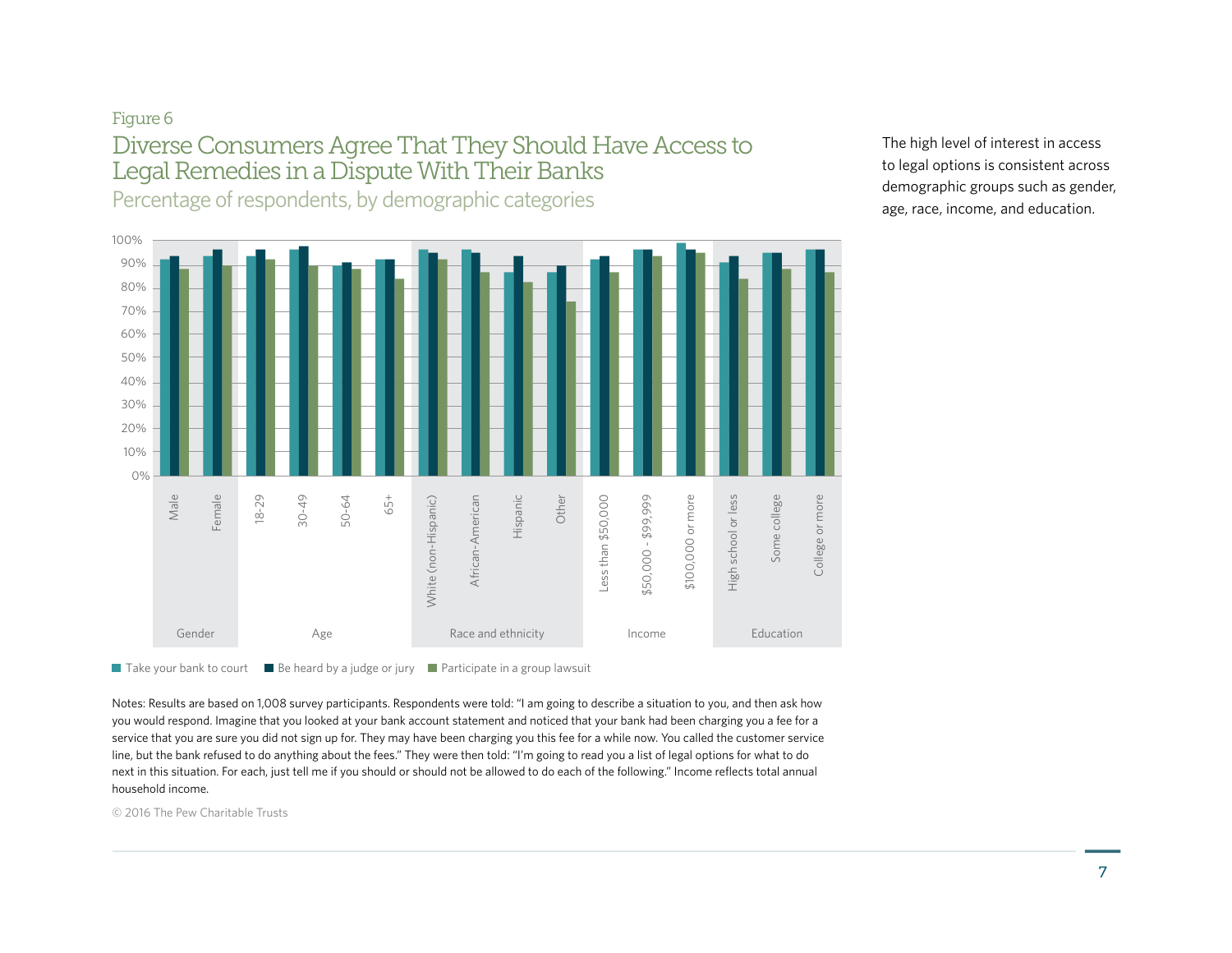#### Figure 7 Consumer Support for Access to Legal Recourse in Bank Dispute Crosses Political Lines

Percentage of respondents, by party affiliation



Consumers from all political persuasions overwhelmingly want access to legal options in dispute resolution with their banks. For instance, 93 percent of Republicans and 89 percent of Democrats want to be able to participate in a class action.

Notes: Results are based on 1,008 survey participants. Respondents were told: "I am going to describe a situation to you, and then ask how you would respond. Imagine that you looked at your bank account statement and noticed that your bank had been charging you a fee for a service that you are sure you did not sign up for. They may have been charging you this fee for a while now. You called the customer service line, but the bank refused to do anything about the fees." They were then told: "I'm going to read you a list of legal options for what to do next in this situation. For each, just tell me if you should or should not be allowed to do each of the following."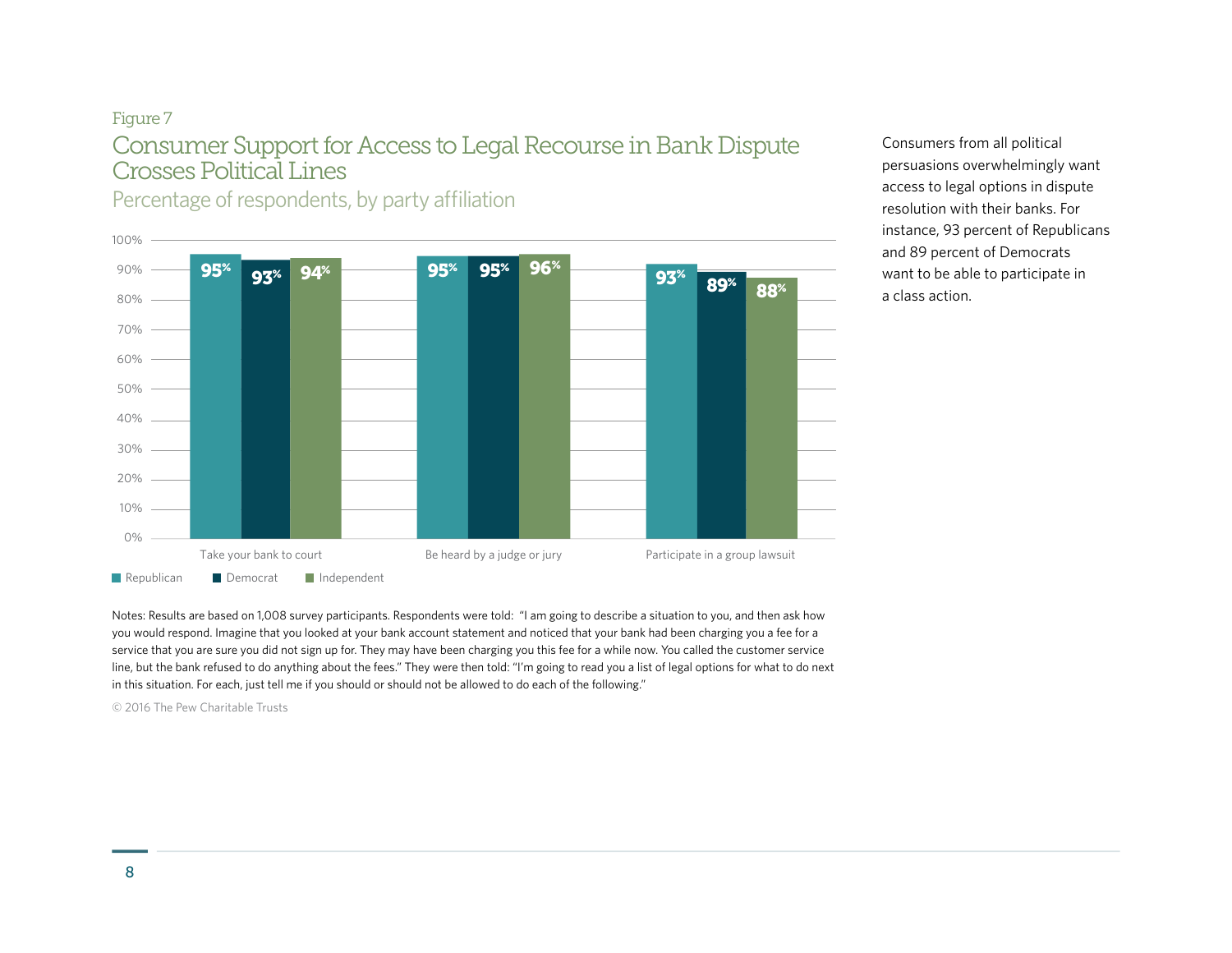## Figure 8 Despite Wanting the Option, Most Consumers Say They Would Not Be Likely to Pursue Legal Action Against Their Banks

Percentage of respondents who would take steps, by action type



When faced with a hypothetical problem at their bank, most customers are willing to speak to a manager but not to take further action. Only 38 percent of respondents say they would close their account, and less than 20 percent would contact a government agency or seek out legal advice. Even though consumers want to leave their dispute resolution options open, only 23 percent say they would take legal action if a dispute arose.

Notes: Results are based on 1,008 survey participants. Respondents were told: "I am going to describe a situation to you, and then ask how you would respond. Imagine that you looked at your bank account statement and noticed that your bank had been charging you a fee for a service that you are sure you did not sign up for. They may have been charging you this fee for a while now. You called the customer service line, but the bank refused to do anything about the fees." Then they were told: "I'm going to read you a list of options for what to do next in this situation. For each of the options I read, please tell me if this is something you would definitely, maybe, or probably not do." Then they were asked: "How likely are you to take legal action in this situation?" This graph shows the percentage of respondents who answered "Definitely."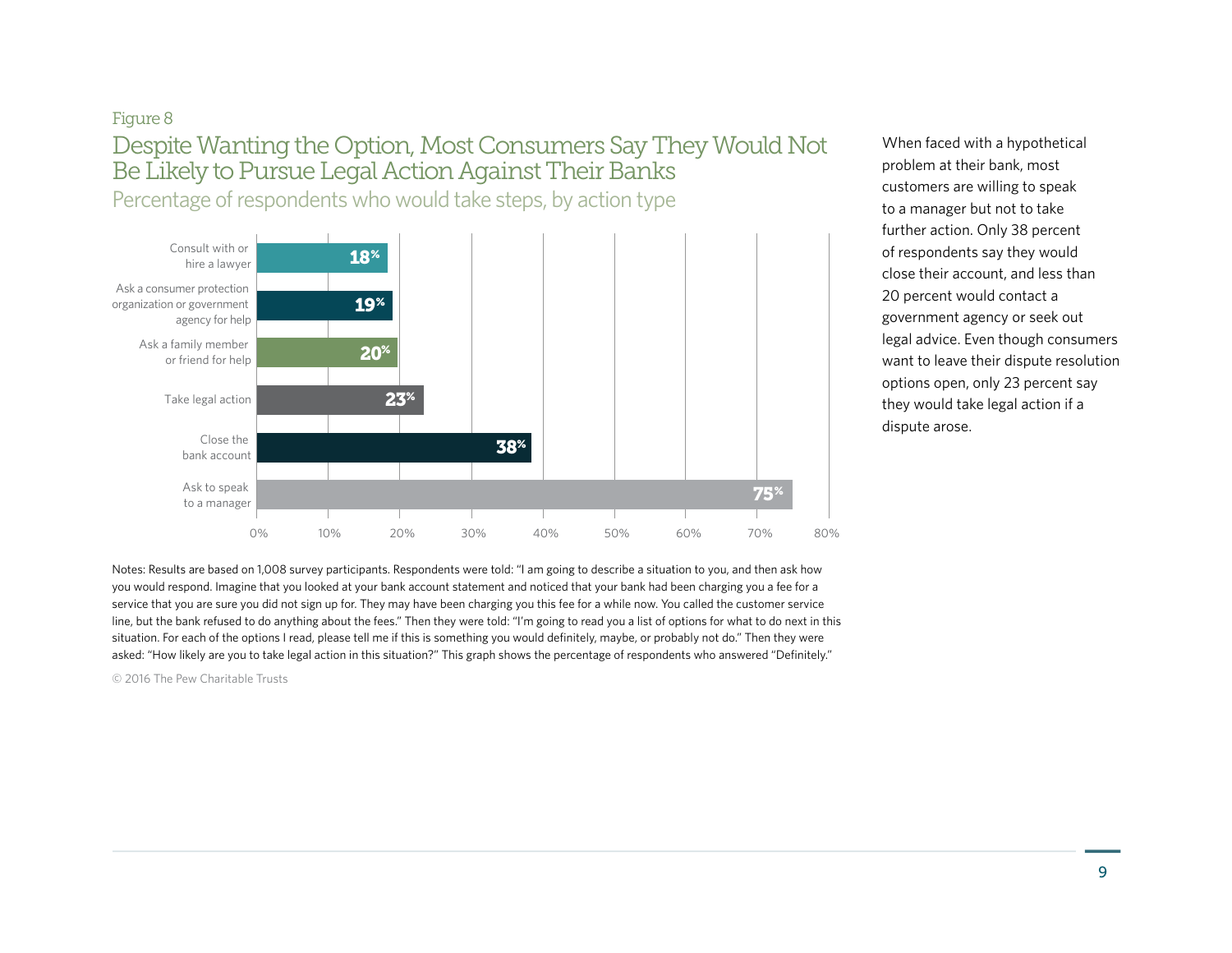#### Figure 9 Money and Time Are the Biggest Barriers to Taking Legal Action Against Banks

 $0\%$ 10% 20% 30% 40% 50% 60% 70% Don't think it's enough money to fight about Don't think it's worth the time and trouble Don't have enough money to hire a lawyer Don't know legal options Don't think they will win Don't trust the legal system 63% 59% 48% 41% 34% 27%

Percentage of respondents, by reason cited

Notes: Results are based on 1,008 survey participants. Respondents were told: "I am going to describe a situation to you, and then ask how say they don't trust the legal system. you would respond. Imagine that you looked at your bank account statement and noticed that your bank had been charging you a fee for a service that you are sure you did not sign up for. They may have been charging you this fee for a while now. You called the customer service line, but the bank refused to do anything about the fees." Then they were told: "I'm going to read you some reasons why people may not take legal action in this situation. For each of the reasons I read, please tell me if this is or is not a reason for you."

© 2016 The Pew Charitable Trusts

Only 23 percent of consumers say that, if faced with an issue at their bank, they would definitely take legal action; when asked why they might not pursue a case, most cite money and time as the leading reasons. Sixty-three percent of consumers say that the amount of money in a dispute over fees charged on their checking accounts is probably not enough to worry about; 59 percent say that it would not be worth their time. Almost half say they don't have the money to hire a lawyer. Notably, only one-third say they don't think they will win, and about a quarter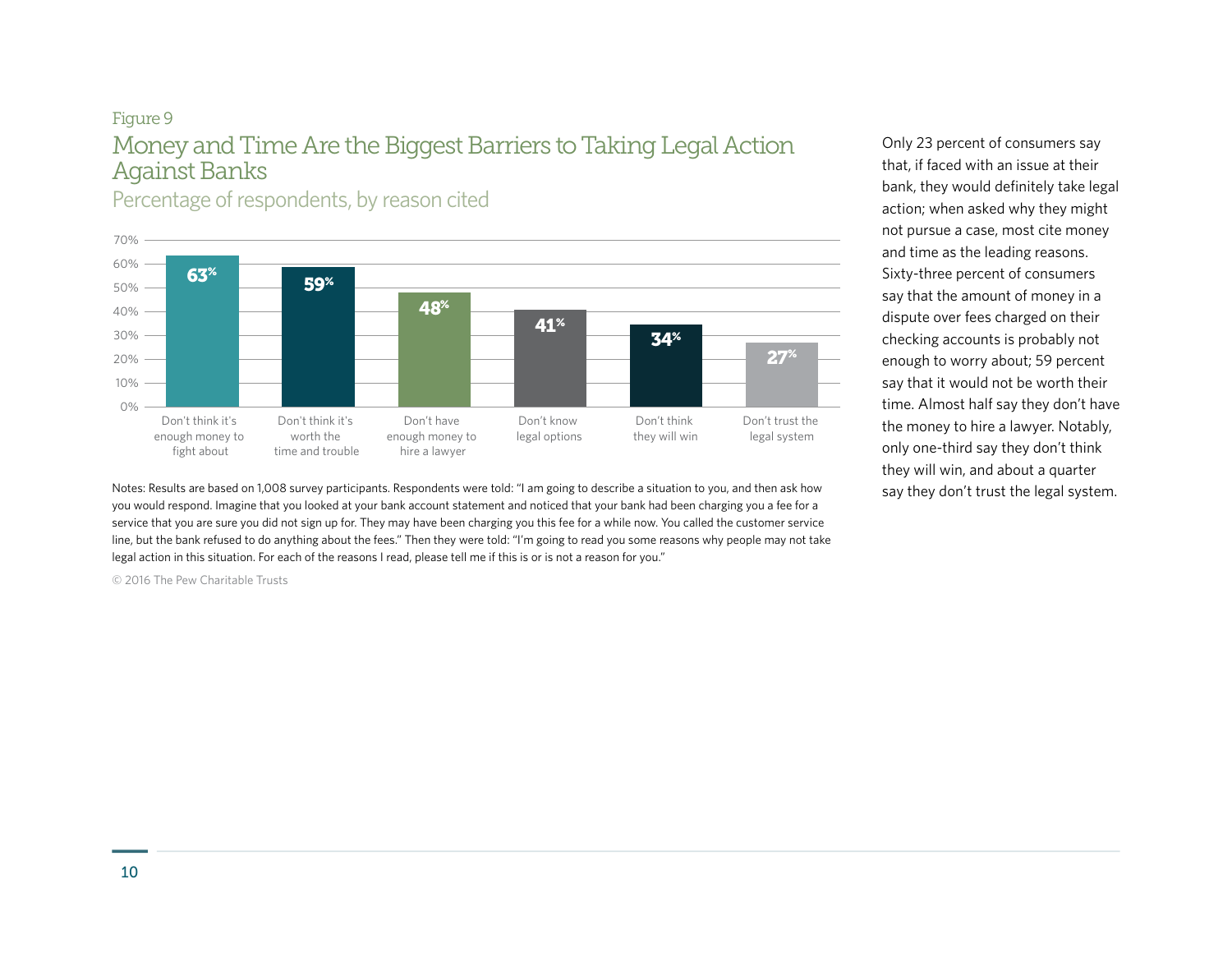## **Conclusion**

Pew's research shows that, although most consumers say they would not take legal action on their own if they had a dispute with their banks, they believe that banks should not be able to restrict their access to the courts. However, bank arbitration agreements routinely bar customers from bringing independent legal action or participating in class-action lawsuits, which can involve thousands or even millions of claimants and enable them to hold companies accountable for illegal actions that might be individually small but are significant in the aggregate.

On May 5, 2016, the CFPB proposed rules that would prohibit class-action waivers in mandatory arbitration clauses included in checking account agreements and other consumer financial product contracts. The draft regulation is informed by the bureau's March 2015 comprehensive arbitration study, which was required by the Dodd-Frank Act. The CFPB's study and this poll make clear that, in most cases, consumers would not take individual legal actions over a dispute but want the right to join class actions to hold companies accountable.

Consumers should be able to pursue legal action against their banks. Class action, in particular, is a cost-effective dispute resolution option for groups of consumers with small claims. Pew urges the CFPB to move forward expeditiously with these new regulations.

## **Methodology**

Pew studied the disclosures of 44 of the 50 largest banks based on domestic deposit volume as tabulated in June 2015 by the Federal Deposit Insurance Corp. Banks that did not offer checking accounts were excluded, and subsidiaries and affiliated institutions were grouped with their parent or with the largest affiliated bank. Each bank's basic checking account was used for the analysis. The basic account that provided checks and debit cards was defined as the cheapest account available to all consumers—not a specialty account for students, seniors, or the military—and one that was not online only if branch banking was available. When a bank's terms differed by state, Pew examined accounts in the state where the bank held the plurality of its deposits by volume.

From 2015 to 2016, Pew examined the disclosure boxes, fee schedules, and account agreements for each bank. These are the documents that prospective checking account customers rely on when choosing among financial institutions. Using these methods, Pew was able to obtain full documentation for 44 of the 50 largest banks. Banks that provided only some of their disclosures were omitted.

On behalf of The Pew Charitable Trusts, Social Science Research Solutions (SSRS) conducted a nationally representative random-digit-dialing telephone survey of 1,008 adults on their attitudes toward arbitration and dispute resolution alternatives. Interviews were conducted Nov. 24-29, 2015. The margin of sampling error including the design effect is plus or minus 3.8 percentage points. SSRS conducted 504 interviews via cellphone and 38 in Spanish.<sup>6</sup>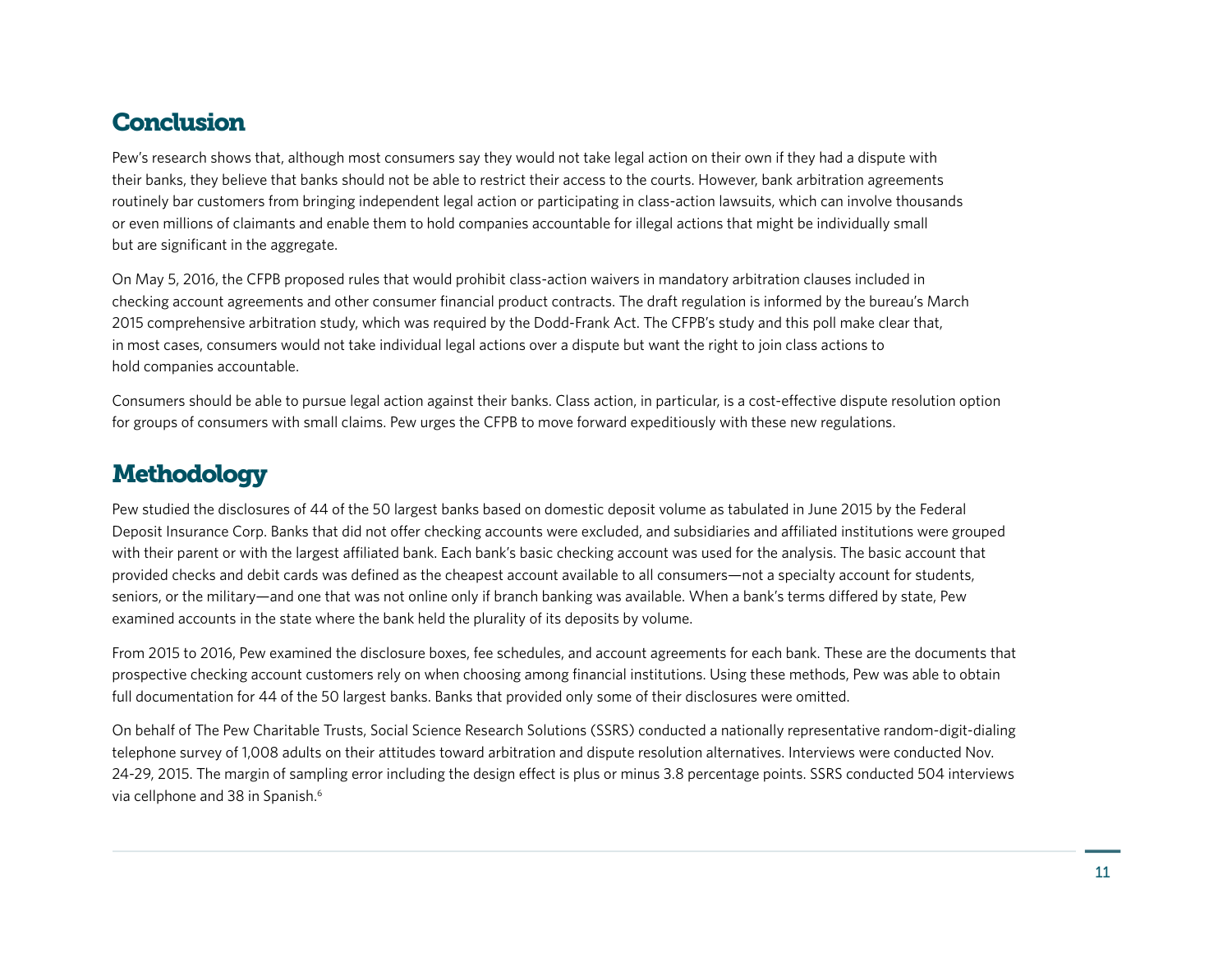# Appendix

This chartbook reviews the dispute resolution policies from 44 of the 50 largest U.S. banks that offer checking accounts, as measured by domestic deposit volume and as of June 2015.<sup>7</sup> Forty-four banks provided information online for their basic checking accounts; six (in blue) did not provide this information online and were omitted from the 2016 study.

## Banks Studied

| Ally Bank              | Citibank           | First Citizens Bank    | People's United Bank | Union Bank               |
|------------------------|--------------------|------------------------|----------------------|--------------------------|
| Associated Bank        | Citizens Bank      | First Niagara          | <b>PNC</b>           | <b>USAA</b>              |
| Bank of America        | City National Bank | First Republic         | Popular              | Webster Bank             |
| Bank of Oklahoma       | Comerica           | <b>First Tennessee</b> | Regions              | Wells Fargo              |
| Bank of the West       | Commerce Bank      | First Merit Bank       | Santander            | Compass Bank             |
| <b>BB&amp;T</b>        | Discover Bank      | Frost                  | Signature Bank       | Hudson City Savings Bank |
| <b>BMO Harris Bank</b> | E*Trade Bank       | <b>HSBC</b>            | SunTrust             | New York Community Bank  |
| Capital One Bank       | East West Bank     | Huntington             | TD Bank              | Prosperity Bank          |
| Charles Schwab Bank    | EverBank           | KeyBank                | U.S. Bank            | Synovus Bank             |
| Chase                  | Fifth Third Bank   | M&T Bank               | Umpqua Bank          | <b>Whitney Bank</b>      |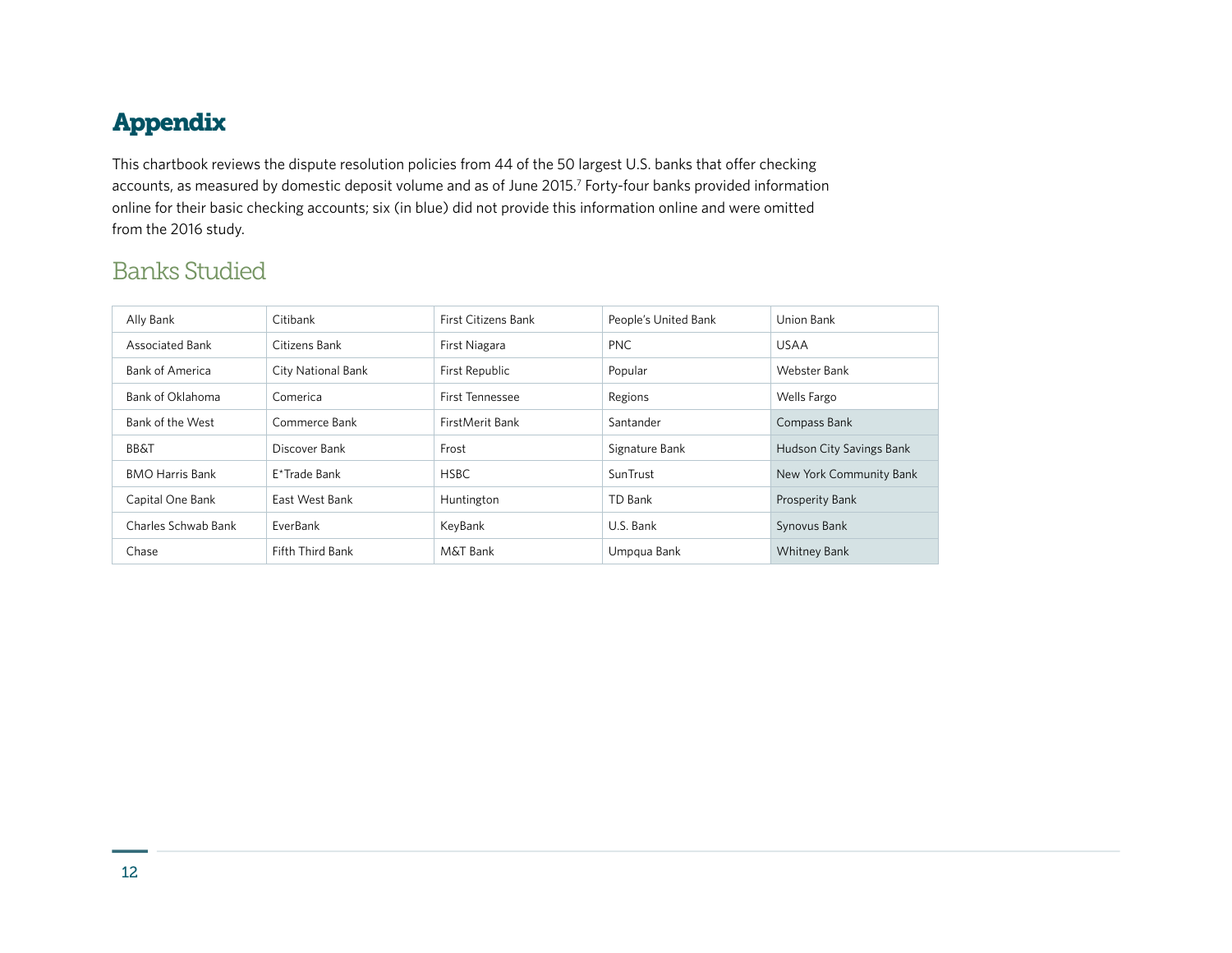#### Endnotes

- 1 The Pew Charitable Trusts, *Checks and Balances: 2015 Update*, May 2015, [http://www.pewtrusts.org/~/media/assets/2015/05/checks\\_](http://www.pewtrusts.org/~/media/assets/2015/05/checks_and_balances_report_final.pdf?la=en) and balances report final.pdf?la=en.
- 2 Domestic deposit volume as measured by the Federal Deposit Insurance Corp. Among banks that offer consumer checking accounts, the 50 banks studied represent two-thirds of domestic deposit volume.
- 3 Consumer Financial Protection Bureau, *Arbitration Study: Report to Congress, Pursuant to Dodd-Frank Wall Street Reform and Consumer Protection Act § 1028(a)*, Section 1: 11, 15–16 (March 2015), [http://files.consumerfinance.gov/f/201503\\_cfpb\\_arbitration-study-report-to](http://files.consumerfinance.gov/f/201503_cfpb_arbitration-study-report-to-congress-2015.pdf)[congress-2015.pdf.](http://files.consumerfinance.gov/f/201503_cfpb_arbitration-study-report-to-congress-2015.pdf)
- 4 Dodd-Frank Wall Street Reform and Consumer Protection Act of 2010, 111 Pub. L. No. 203 §1028(b), 12 U.S.C. § 5518(b); and Consumer Financial Protection Bureau, "Arbitration Agreements; Proposed Rule," 81 Fed. Reg. 32830 (May 2016).
- 5 The Pew Charitable Trusts, *Checks and Balances: 2015 Update*.
- 6 Pew's survey extended the CFPB's survey research on arbitration to consumer bank accounts. Specifically, respondents were first asked, "Do you currently have a checking or savings account, or not?" Respondents who answered "No," didn't know, or refused to respond were read, "I am going to describe a situation to you, and then ask how you would respond. Imagine that you had a bank account, you looked at your account statement, and noticed that your bank had been charging you a fee for a service that you are sure you did not sign up for. They may have been charging you this fee for a while now. You called the customer service line, but the bank refused to do anything about the fees."
- 7 As reported by the Federal Deposit Insurance Corp. Statistics on Depository Institutions, [https://www5.fdic.gov/idasp/advSearch\\_warp\\_](https://www5.fdic.gov/idasp/advSearch_warp_download_all.asp?intTab=1) [download\\_all.asp?intTab=1](https://www5.fdic.gov/idasp/advSearch_warp_download_all.asp?intTab=1).